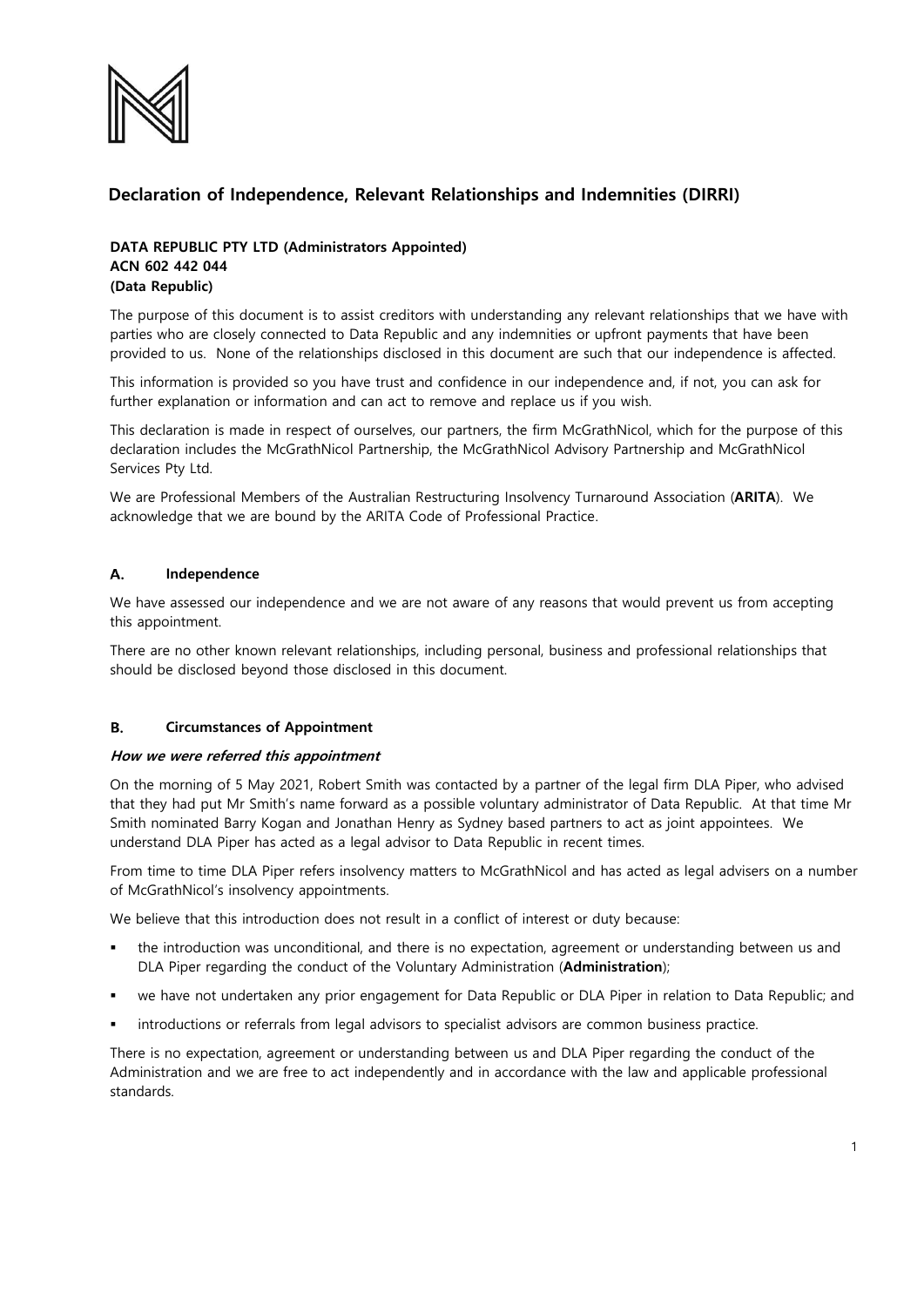

## **Did we meet with the company, its directors, or its advisors before we were appointed?**

Mr Kogan and Mr Smith had the following meetings and calls with Data Republic, during the course of 5 May 2021:

- Danny Gilligan (director of Data Republic) had a call with Mr Kogan in the morning of 5 May 2021;
- at 4:30pm on 5 May 2021, a virtual meeting was held between Mr Kogan, Mr Smith, Mr Gilligan and an employee of Data Republic; and
- at 5.30pm on 5 May 2021, Mr Smith and Mr Kogan presented to Data Republic's Board at a virtual meeting.

These meetings and calls were for the purposes of:

- discussing the financial circumstances of Data Republic and options available to Data Republic;
- outlining the particulars of the Voluntary Administration regime and McGrathNicol's credentials to perform the Administration; and
- outlining a potential strategy for the Administration.

We received no remuneration for this advice.

Shortly after Mr Smith and Mr Kogan's presentation on 5 May 2021, the board resolved to appoint Barry Kogan, Robert Smith and Jonathan Henry as voluntary administrators, effective at 9am on 6 May 2021

In our opinion, the meetings do not affect our independence for the following reasons:

- the nature of the advice provided was such that it would not be subject to review and challenge during the course of the Administration. Nor would the advice influence our ability to be able to fully comply with the statutory and fiduciary obligations associated with the Administration in an objective and impartial manner.
- given our limited interaction was focussed around understanding Data Republic's financial position, options available and administration planning, these communications would not influence our ability to be able to fully comply with the statutory and fiduciary obligations associated with the administration in an objective and impartial manner; and
- it is recognised by the Australian Restructuring, Insolvency and Turnaround Association's (**ARITA**) Code of Professional Practice that pre-appointment discussions regarding insolvency options and obtaining background information are necessary and do not amount to an impediment to accepting an appointment.

We have provided no other information or advice to Data Republic, its directors, nor its advisors prior to our appointment beyond that outlined in this DIRRI.

| Within the previous two years, have we, or our firm, had a relationship with: |                                                                                                                                                                                                                                                                                                                                                       |  |
|-------------------------------------------------------------------------------|-------------------------------------------------------------------------------------------------------------------------------------------------------------------------------------------------------------------------------------------------------------------------------------------------------------------------------------------------------|--|
| Data Republic?                                                                | $\Box$ Yes<br>$\boxtimes$ No                                                                                                                                                                                                                                                                                                                          |  |
| The directors?                                                                | $\boxtimes$ No<br>$\Box$ Yes                                                                                                                                                                                                                                                                                                                          |  |
| Any associates of Data<br>Republic?                                           | $\Box$ Yes<br>$\boxtimes$ No                                                                                                                                                                                                                                                                                                                          |  |
|                                                                               | An associate is a director or secretary of Data Republic, a related body corporate of<br>Data Republic or a director or secretary of a related body corporate of Data Republic.<br>A related body corporate includes the holding company of Data Republic, a subsidiary<br>of Data Republic and a subsidiary of the holding company of Data Republic. |  |

#### $C_{\cdot}$ **Declaration of Relationships**